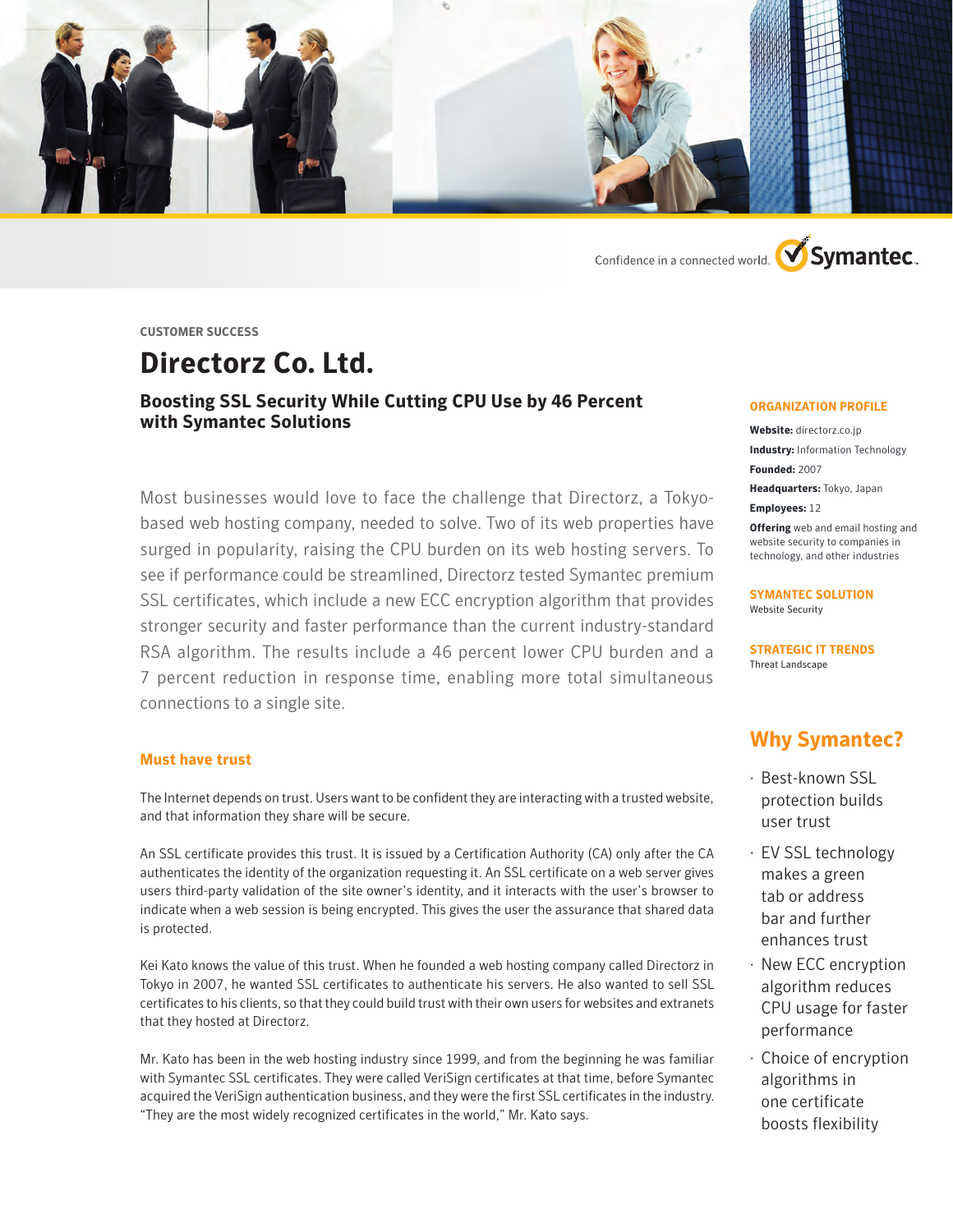### **Enhancing trust even further**

Mr. Kato chose Symantec SSL certificates when he started Directorz in 2007, and in 2009, he began using Symantec™ Secure Site Pro with EV SSL Certificates. These include a technology that triggers a green strip or tab in the address bar in browsers. As a result, users have an easy and reliable way to verify site identity and security.

"The Symantec EV SSL Certificates cost more than SSL certificates from Symantec's competition," says Mr. Kato. "But at Directorz, we have many clients who know the value of the EV green bar and the Norton Seal because they win increased trust from users. Those clients pay more for the EV SSL certificates because they are worth it."

### **Popularity can be a problem**

In 2010, Mr. Kato and his technology team launched two particularly successful projects at Directorz. One is a site known as Kmonos (kmonos.jp), which contains useful data about 3,600 companies listed on Japan's stock exchange. The site is used by university students, job seekers, and others who want to research the companies, and it is achieving about 1.3 million page views per month. The site also raises awareness of Directorz as a hosting provider and potential place to work.

Another fast-growing project is Co-akuma (https://co-akuma.directorz.jp/blog/), a blog on the Directorz site that features tips for beginning engineers on a range of technologies. The blog was intended for internal training at Directorz, but a celebrity in Japan commented in public interviews about how friendly and clear the explanations and drawings are, and now the blog gets 300,000 page views a month. Its contents have been turned into a popular book.

### **Must have speed**

The growing audience for both sites presented a challenge: The web server at Directorz was getting overburdened, and users typically don't come back if pages don't load quickly. "Kmonos in particular gets a lot of concentrated traffic whenever a job hunting season is started, and the site would labor

### **SOLUTIONS AT A GLANCE**

### **Key Challenges**

- Authenticate websites and servers to build trust
- Minimize CPU usage for encrypted sessions
- Enable encryption algorithm flexibility to accommodate changes over time

### **Symantec Products**

• Symantec™ Secure Site Pro with EV SSL certificates

#### **Technology Environment**

- Server platform: Intel Xeon 2Core Server, CPU 2GB, Apache Web Server
- Web server software: Apache and Nginx

## **BUSINESS RESULTS AND TECHNICAL BENEFITS**

- 46% less CPU burden on Apache web server
- 7% reduction in response time
- 10,000-fold increase in difficulty to crack ECC keys vs. comparable-size RSA keys

under the weight of huge numbers of SSL connections at the same time," says Mr. Kato. To gain processing speed, Mr. Kato and his team decided to test a Symantec SSL certificate with Elliptic Curve Cryptography (ECC).

The encryption algorithms in ECC are based on elliptic curves over finite fields. They provide stronger security and faster performance than RSA-based algorithms, which are the current encryption norm.

As an example, a 256-bit ECC key provides the same level of security as a 3072-bit RSA key. Yet compared to a 2048-bit RSA key, which is a new encryption standard recommended by the U.S. government, ECC-256 keys are 10,000 times harder to crack.\* And because ECC keys have a shorter key length, they process faster.

**"**In our testing, the Symantec ECCbased SSL certificate reduced the CPU burden on the web server by 46 percent compared with an RSAbased SSL certificate, and shortened response time by 7 percent.**"**

### **Kei Kato**

President Directorz Co. Ltd.